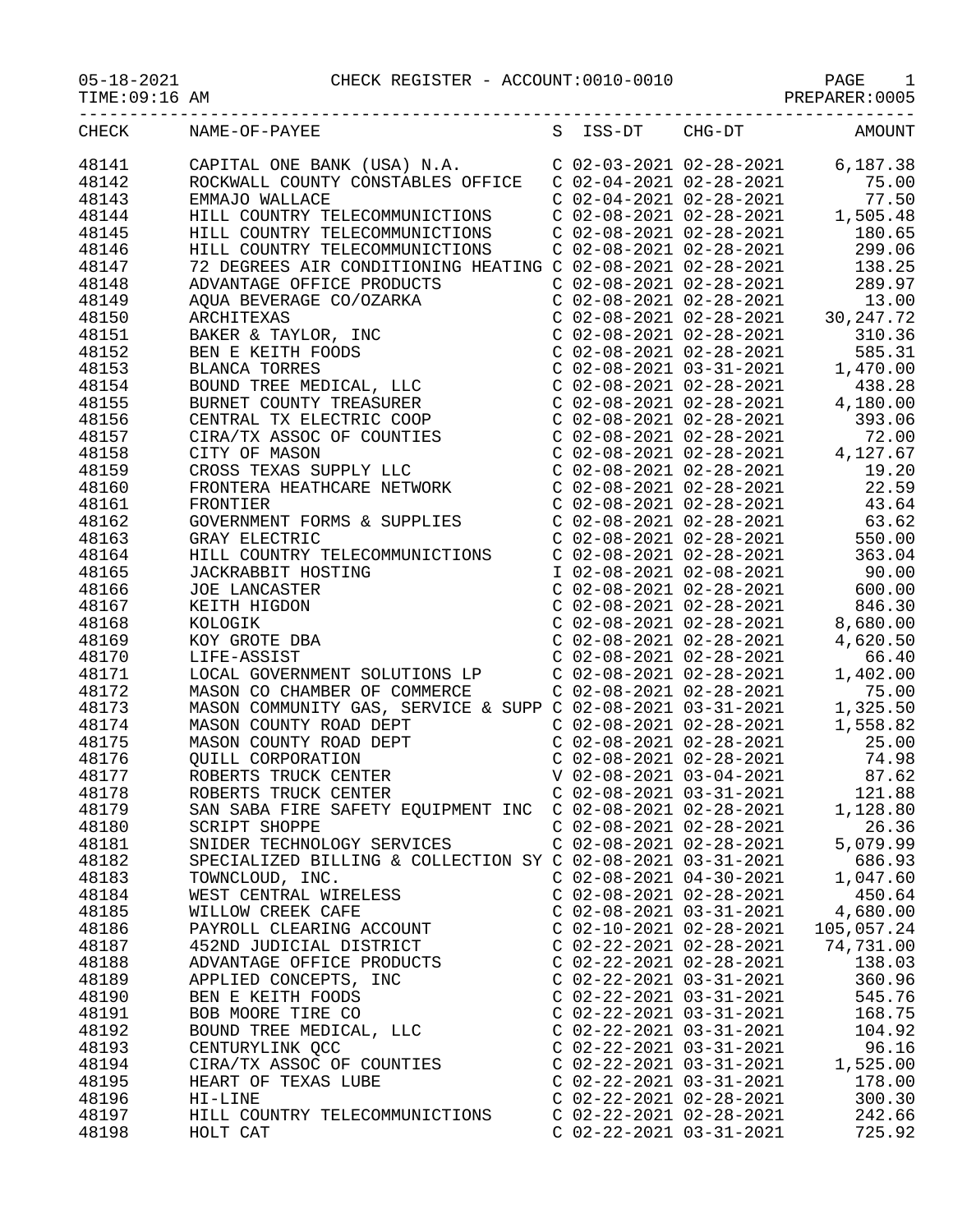PAGE CHECK REGISTER - ACCOUNT:0010-0010 PAGE 2<br>PREPARER:0005

| $05 - 18 - 2021$ |
|------------------|
|------------------|

| TIME:09:1<br>AM<br>. L<br>$\sim$ | PREPARER<br>JU' |
|----------------------------------|-----------------|
| $- - -$                          |                 |

| CHECK | NAME-OF-PAYEE                      | S ISS-DT | CHG-DT                    | <b>AMOUNT</b> |
|-------|------------------------------------|----------|---------------------------|---------------|
| 48199 | INCLUSION SOLUTIONS, LLC           |          | C 02-22-2021 03-31-2021   | 4,677.60      |
| 48200 | ISABEL RIVERA                      |          | I 02-22-2021 02-22-2021   | 29.93         |
| 48201 | LOWE'S PAY AND SAVE INC            |          | C 02-22-2021 02-28-2021   | 650.55        |
| 48202 | LUCIO MORA                         |          | $C$ 02-22-2021 02-28-2021 | 1,425.00      |
| 48203 | MASON AUTO PARTS                   |          | $C$ 02-22-2021 03-31-2021 | 124.69        |
| 48204 | MASON BUILDING SUPPLY & RENTAL INC |          | $C$ 02-22-2021 03-31-2021 | 757.08        |
| 48205 | MASON FEED STORE INC               |          | $C$ 02-22-2021 03-31-2021 | 32.61         |
| 48206 | MCCREARY VESELKA BRAGG & ALLEN     |          | C 02-22-2021 03-31-2021   | 733.50        |
| 48207 | NACHO'S MEXICAN AMERICAN REST      |          | C 02-22-2021 02-28-2021   | 10,605.00     |
| 48208 | PARTS PLUS                         |          | $C$ 02-22-2021 03-31-2021 | 397.80        |
| 48209 | REEH PLUMBING                      |          | $C$ 02-22-2021 03-31-2021 | 585.56        |
| 48210 | SAM'S CLUB                         |          | $C$ 02-22-2021 03-31-2021 | 32.77         |
| 48211 | SNIDER TECHNOLOGY SERVICES         |          | $C$ 02-22-2021 03-31-2021 | 679.98        |
| 48212 | STROEHER & SON, INC.               |          | C 02-22-2021 03-31-2021   | 4,921.84      |
| 48213 | TEXAS COMMUNICATIONS               |          | $C$ 02-22-2021 03-31-2021 | 780.00        |
| 48214 | TEXAS WORKFORCE COMMISSION         |          | $C$ 02-22-2021 03-31-2021 | 2,482.50      |
| 48215 | THE COMMERCIAL BANK                |          | $C$ 02-22-2021 02-28-2021 | 30.70         |
| 48216 | TX ASSOC OF COUNTIES               |          | $C$ 02-22-2021 03-31-2021 | 975.00        |
| 48217 | XEROX CORPORATION                  |          | C 02-22-2021 03-31-2021   | 645.94        |
| 48218 | PAYROLL CLEARING ACCOUNT           |          | C 02-24-2021 02-28-2021   | 140,545.86    |
| 48219 | CAPITAL ONE BANK (USA) N.A.        |          | $C$ 02-26-2021 03-31-2021 | 9,468.85      |